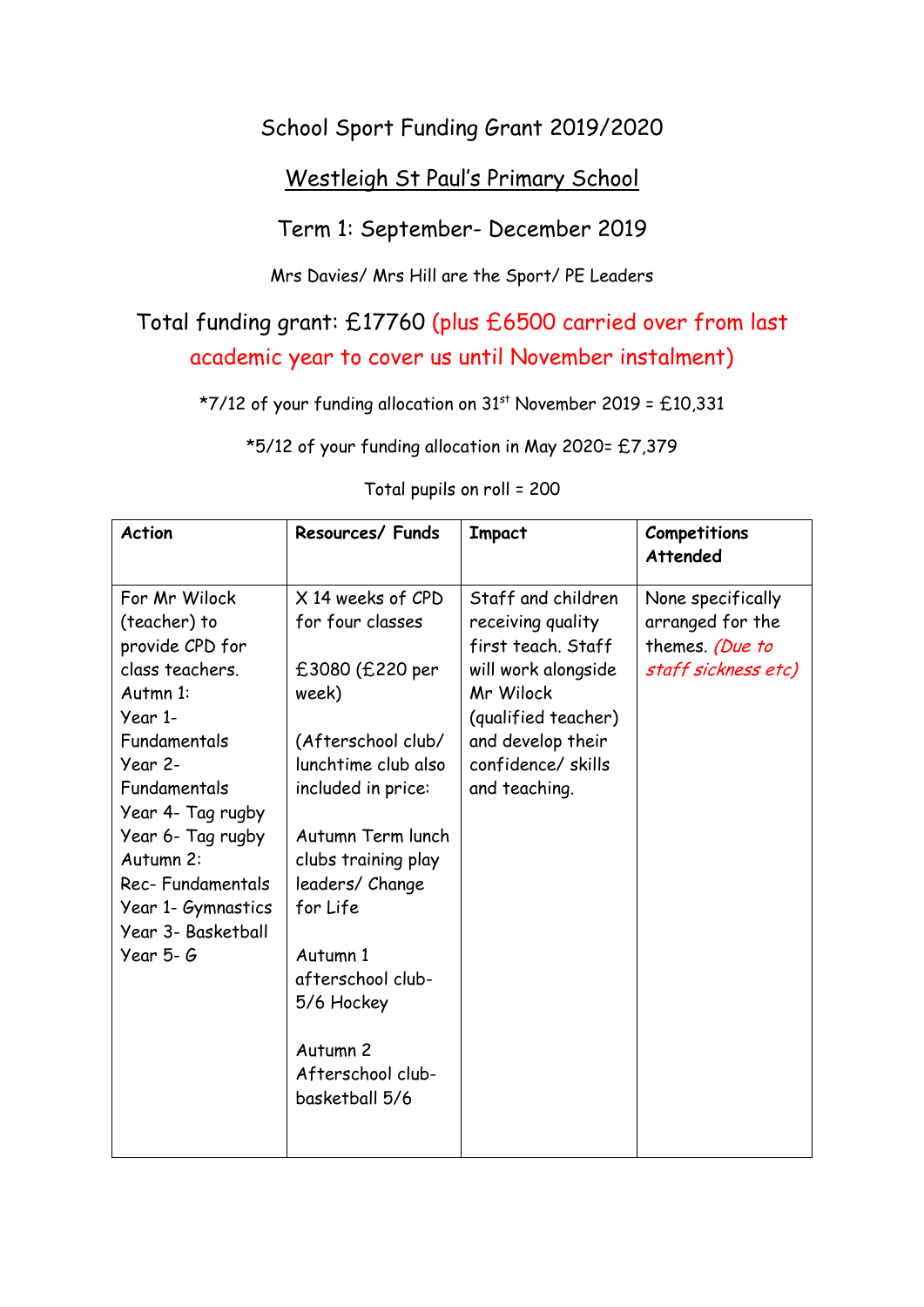| To provide an<br>afterschool club<br>for Years 1 and 2<br>using Premier<br>Sports provider so<br>that we can<br>prepare for a<br>curling competition.    | X 14 afterschool.<br>£652<br><b>Autumn 2</b> | Engaging children in<br>activity. Children<br>being active.<br>Children will be<br>prepared for a<br>competition.                                    | No competitions<br>entered due to<br>staff sicknesses.                         |
|----------------------------------------------------------------------------------------------------------------------------------------------------------|----------------------------------------------|------------------------------------------------------------------------------------------------------------------------------------------------------|--------------------------------------------------------------------------------|
| To provide an<br>afterschool club<br>for Years 3 and 4<br>using Premier<br>Sports provider so<br>that we can<br>prepare for a<br>fencing<br>competition. | Autumn 1                                     | Engaging children in<br>activity. Children<br>being active.<br>Children will be<br>prepared for a<br>competition.                                    | Fencing<br>competition<br>attended on<br>Thursday 17 <sup>th</sup><br>October. |
| Swimming for Year<br>4<br>**Some Year 6<br>have also attended<br>**                                                                                      | X14 weeks £1750<br>50 minute session.        | Extra swimming<br>lessons for Year 4<br>to make sure as<br>many children as<br>possible leave<br>Primary school and<br>National Curriculum<br>level. | No competitions<br>entered.                                                    |
| Equipment money<br>for Mr Wilock to<br>replenish PE items.                                                                                               | £1000                                        | <b>NA</b>                                                                                                                                            | <b>NA</b>                                                                      |
| Coaches                                                                                                                                                  | £200                                         | To transport the<br>children (Years3/4)<br>to swimming each<br>week. To provide<br>transport for<br>competitions<br>entered.                         | <b>NA</b>                                                                      |
| New KS1 PE trolley<br>for the play ground                                                                                                                | £200                                         | <b>NA</b>                                                                                                                                            | <b>NA</b>                                                                      |